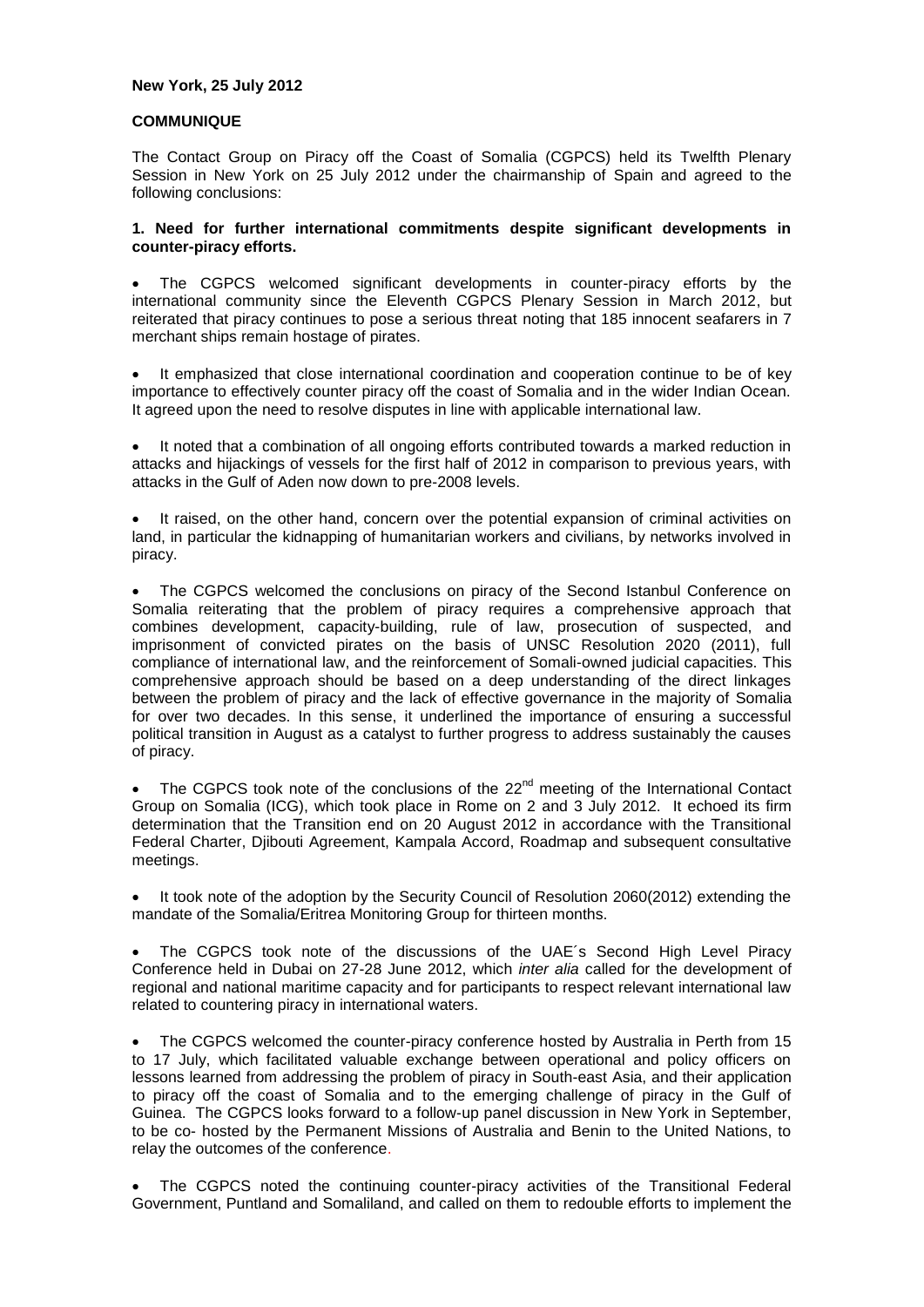piracy benchmarks of the Roadmap agreed on 6 September 2011 and to work closely in collaboration with the international community to disrupt and counter pirate activity.

## **2. Solidarity with and assistance to the victims of piracy.**

 The CGPCS expressed the international community's deep sympathy and solidarity for the suffering of kidnapped seafarers and their families and called for their immediate release. It also called on the concerned flag States, whose ships continue be held hostage by Somali pirates, to actively engage with concerned shipowners in order to ensure the appropriate attention to the welfare of the seafarers in captivity.

 It welcomed efforts of Working Group 3 to consider possible ways to provide better assistance for seafarers and their families who suffered or are suffering from pirate attacks, armed robberies at sea or kidnapping in cooperation with States, industries and International Organizations and NGOs, including Maritime Piracy: a Humanitarian Response Program (MPHRP), International Transport Workers' Federation (ITF), and the Seamen's Church Institute (SCI), among others.

 The CGPCS noted the problem faced by a substantial number of hostages who are unable to find their way home after release by the pirates, and in this regard welcomed the joint efforts of the UN Office of Drugs and Crime (UNODC) and UN Political Office for Somalia (UNPOS) to develop a program of support to respond to this humanitarian tragedy. It further recommended UNODC and UNPOS to inform the CGPCS of progress made in this regard through Working Group 3.

## **3. Reinforcement of operational activities and their coordination.**

 The CGPCS recognized the continued success of the well-coordinated, robust approach by naval operations at sea and reiterated its support for such action to continue. In this regard, the CGPCS welcomed the continued efforts of the naval forces of NATO, the European Union, the Combined Maritime Forces, and the independently deployed naval military assets by several Member States to counter piracy off the coast of Somalia and in the wider region. It also welcomed successful coordination among Japan, China, India, Russia and Republic of Korea for their convoy operations in the Gulf of Aden. It further recognized the benefits of continued dialogue between naval forces and industry through fora such as the Shade Awareness and Deconfliction (SHADE) meetings.

 The CGPCS noted that, despite the progress made by the comprehensive counter-piracy effort, relative success to date is reversible and that military presence is vital but also part of a comprehensive solution, and further supported the call for national contributions to sustain agile, consistent and balanced counter-piracy force, including special capabilities and force enablers.

 The CGPCS welcomed the cooperation arrangements being put in place for sharing information between naval forces of NATO, the European Union and INTERPOL.

 It welcomed the Operation ATALANTA's efforts that have resulted in disrupting pirate logistic dumps ashore.

# **4. Regional Capability Development.**

 The CGPCS reiterated the importance of effective coordination of regional maritime and judicial capability development activities, and noted the importance of the Working Group 1 capacity-building matrix as a tool to enhance this coordination. It welcomed progress already made by the European External Action Service (EEAS) on Working Group 1's behalf, and tasked Working Group 1 and participants tasked on its behalf, in particular the EEAS, to lead the conclusion of work to refresh the matrix and to establish an appropriate mechanism to ensure its sustainability.

 The CGPCS welcomed the update on the new mission EUCAP NESTOR to build maritime capacity in countries in the region, including Somalia, and noted that the decision to deploy to the region is expected imminently, with all 175 personnel scheduled to be deployed by mid-October 2012 at the latest.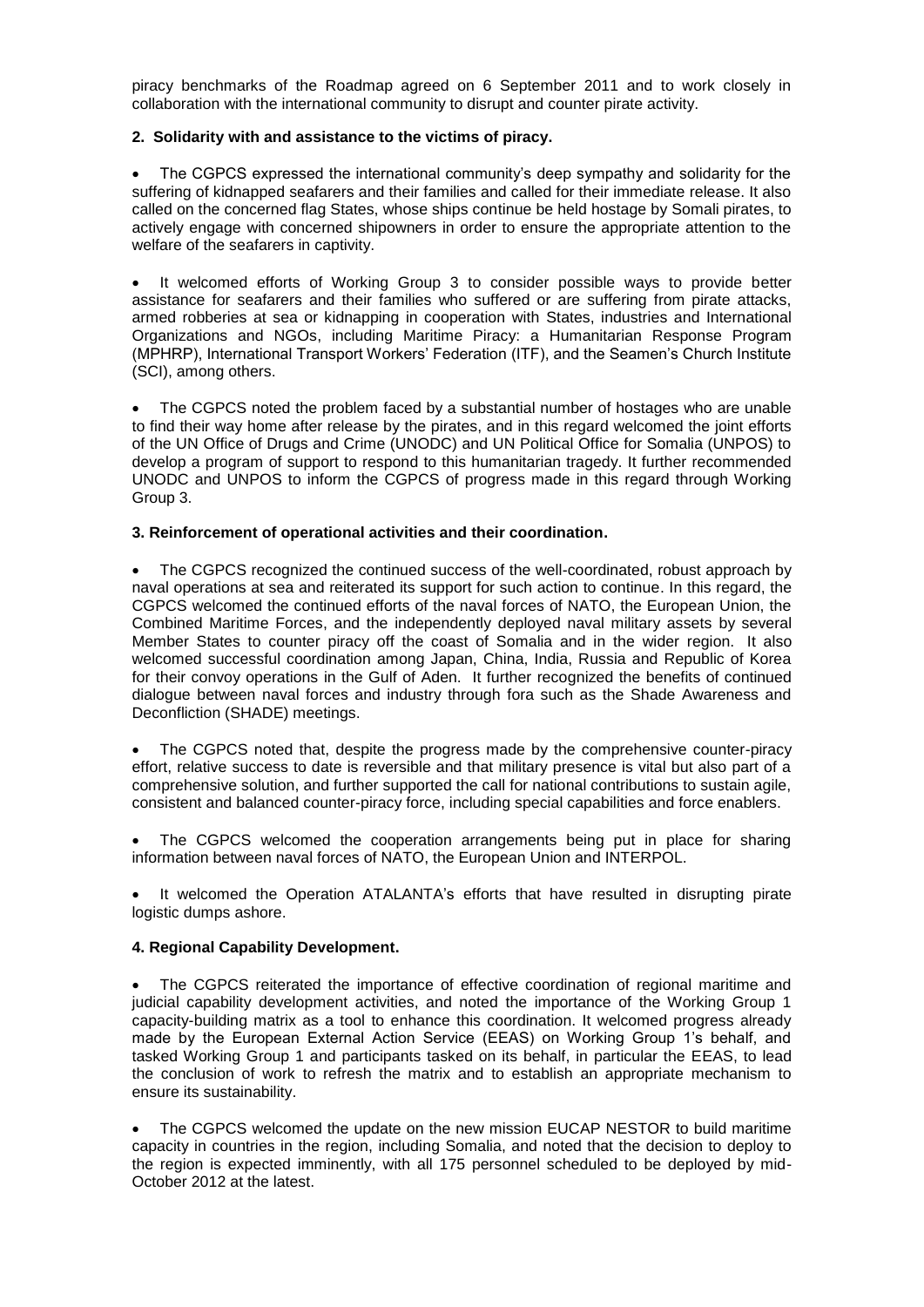The CGPCS welcomed NATO's decisions to adopt more effective actions to limit the operational reach of pirates at sea, as well as work with regional partners to build maritime capacity within its means and capabilities.

 The CGPCS welcomed the efforts of the International Maritime Organization (IMO) on information sharing, legal issues, training and operational capacity building. It underlined its continued support for the IMO-led Djibouti Code of Conduct (DCoC), noted the outcomes of the DCoC ministerial review meeting held at the IMO on 14 May 2012, and welcomed Mozambique's recent decision to join the DCoC.

 It called for concrete progress on the declaration of an Exclusive Economic Zone off the coast of Somalia consistent with the 1982 UN Convention on the Law of the Sea to clarify the legal basis for the protection of the sovereign rights of Somalia with respect to natural resources and its jurisdiction over the marine environment.

## **5. Recognition of the progress achieved to facilitate detention, prosecution, and incarceration of pirates and of the need to further enhance the efforts in these fields.**

 The CGPCS reiterated the need to support the comprehensive development of the independent justice sector in Somalia.

 It commended Seychelles and Kenya for their efforts to undertake prosecutions of Somali pirates.

 The CGPCS congratulated Mauritius for concluding an agreement on transfer for prosecution with the European Union and the United Kingdom. It likewise commended the United Republic of Tanzania for concluding an agreement with the United Kingdom on the same matter. It also took note of an expected similar agreement between the European Union and the United Republic of Tanzania.

 The CGPCS noted the urgent need to ensure that suspected pirates apprehended at sea be brought to justice through the due process of law in accordance with international standards and welcomed the important work being undertaken by Working Group 2 in this regard.

 The CGPCS recognized the important contribution of the EU, UNODC, UNDP and UNPOS in supporting Somali and regional authorities to detain and prosecute pirates and the strengthening of the Somali judicial system as a whole, and encouraged them to reinforce their activities in coordination with Somali authorities, as a matter of priority.

 It took note of the implementation of the Post Trial Transfer agreement between Seychelles and Somaliland and welcomed the work of the UNODC and the Chairman of Working Group 2 in facilitating the conclusion of the two agreements between Mauritius and Puntland and Mauritius and TFG in May 2012 on Post Trial Transfer. The CGPCS urged other states to conclude similar arrangements, noting the offer of assistance in this regard from the UNODC and the Working Group 2 chair.

 The CGPCS noted with satisfaction the information compiled by the United Nations Secretary-General pursuant to Security Council resolution 2015 (2011) of 24 October 2011 (document S/2012/177), regarding measures taken by 42 Member States to criminalize piracy under their domestic law and to prosecute and support the prosecution of individuals suspected of piracy off the coast of Somalia and the imprisonment of convicted pirates, issued on 26 March 2012.

#### **6. Developments on guidelines and standards to reinforce the protection of vessels.**

 The CGPCS recalled the positive effects that the application of Best Management Practices (BMPs), together with the deployment of Vessel Protection Detachments (VPDs) and the more legally challenging issue of the Privately Contracted Armed Security Personnel (PCASP), has on the reduction of the success rate of attacks.

 The CGPCS underlined the importance of full adherence to BMP4 (Best Management Practices) as the first and most effective line of self-protection and noted the conclusion of the SHADE Co-Chairs that successful hijacks are four times more likely if BMP measures are not in use.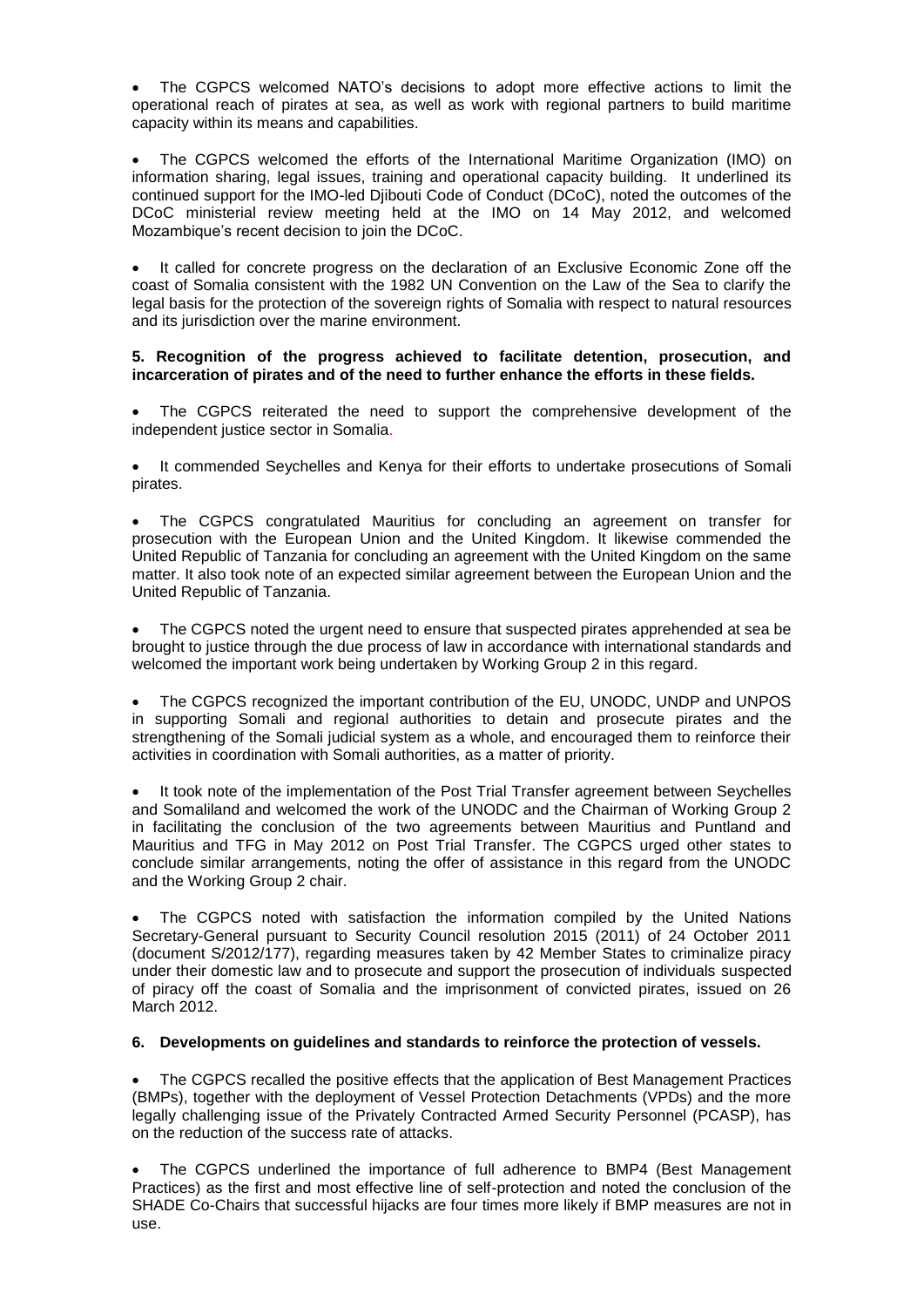It noted the continued use of Autonomous Vessel Protection Detachments (AVPDs) as a key part of the international military response. It noted the positive experiences of a number of participants in the use of AVPDs to protect humanitarian shipping in the High Risk Area and noted the conclusion of the SHADE co-chairs that an AVPD can have a multiplying effect of up to 25%. It encouraged all CGPCS participants to consider both provision of AVPDs and enabling AVPDs to operate on vessels carrying their flag and charterers to favor arrangements that make use of AVPDs.

 The CGPCS took note of the use of privately contracted armed security personnel (PCASP) in preventing pirate attacks and noted that no vessel carrying private armed security personnel has been pirated to date.

 The CGPCS welcomed the initiative of the Working Group 2 chair to have a thorough discussion about the rules on the use of force by PCASP at a special meeting in London on 24 April 2012, the conclusions of which were sent to the Chairman of Working Group 3. It noted that this interaction is a fine example of both cooperation between Working Groups and the ability of the Working Group 2 to provide very specific guidance when needed.

 The CGPCS appreciated the efforts of Working Group 3 and its two Intersessional Correspondence Groups, led by the United Kingdom and the United States, respectively, to submit the "Draft Interim Guidance to private maritime security companies (PMSC) providing privately contracted armed security personnel (PCASP) aboard vessels transiting the High Risk Area off the east coast of Somalia" and the "Flag State Framework for Implementation of Avoidance, Evasion, and Defensive Best Practices to Prevent and Suppress Acts of Piracy against Ships," respectively, to the 90th Session of the IMO Maritime Safety Committee (MSC) held from 16 to 25 May.

 The CGPCS welcomed the adoption by IMO/MSC of the Interim Guidance to PMSCs providing PCASP on board ships in the High Risk Area (MSC.1/CIRC.1443) and the associated decision by MSC/IMO to develop international standards for PMSC and PCASP in cooperation with the International Organization for Standardization (ISO) and to further approve interim guidance for flag states on measures to prevent and mitigate Somali-based piracy (MSC.1/CIRC.1444).

• It also welcomed the collaborative efforts of IMO, ISO and INTERPOL to organize an informative meeting and debate on the first draft ISO standard on Procedures for Private Maritime Security Companies being hosted at INTERPOL Headquarters in Lyon on 26 and 27 July 2012.

 The CGPCS noted that Working Group 3 would continue discussions on various issues regarding appropriate use of PCASP aboard vessels, taking into account the ongoing work by other organizations, and would develop ways for enhancing implementation of the Best Management Practices by conducting an analysis on data regarding all available cases of piracy and armed robbery at sea that came about in the past.

 The CGPCS noted the continued reduction in the reach and extent of piracy in the East Arabian Sea, especially east of 70 degrees East, and asked Working Group 3 to consider a review of the piracy High Risk Area through discussions with industry, the drafters of BMP.

 It welcomed the offer of the United States of America to host in Washington, DC an *ad hoc*  meeting of interested CGPCS participants to discuss the legal, security, and policy implications of PCASP.

# **7. Information sharing with the private sector.**

 The CGPCS welcomed progress on information sharing, noting with particular satisfaction that both Governments and the shipping industry were firmly convinced that timely access to existing information could boost the ability to identify, locate, and prosecute pirates and their organizers/financiers.

 It welcomed the identification of INTERPOL as the best international "single point of contact" with industry for initial information sharing purposes, as well as the recommendation that a single point of contact in each country would further strengthen the domestic co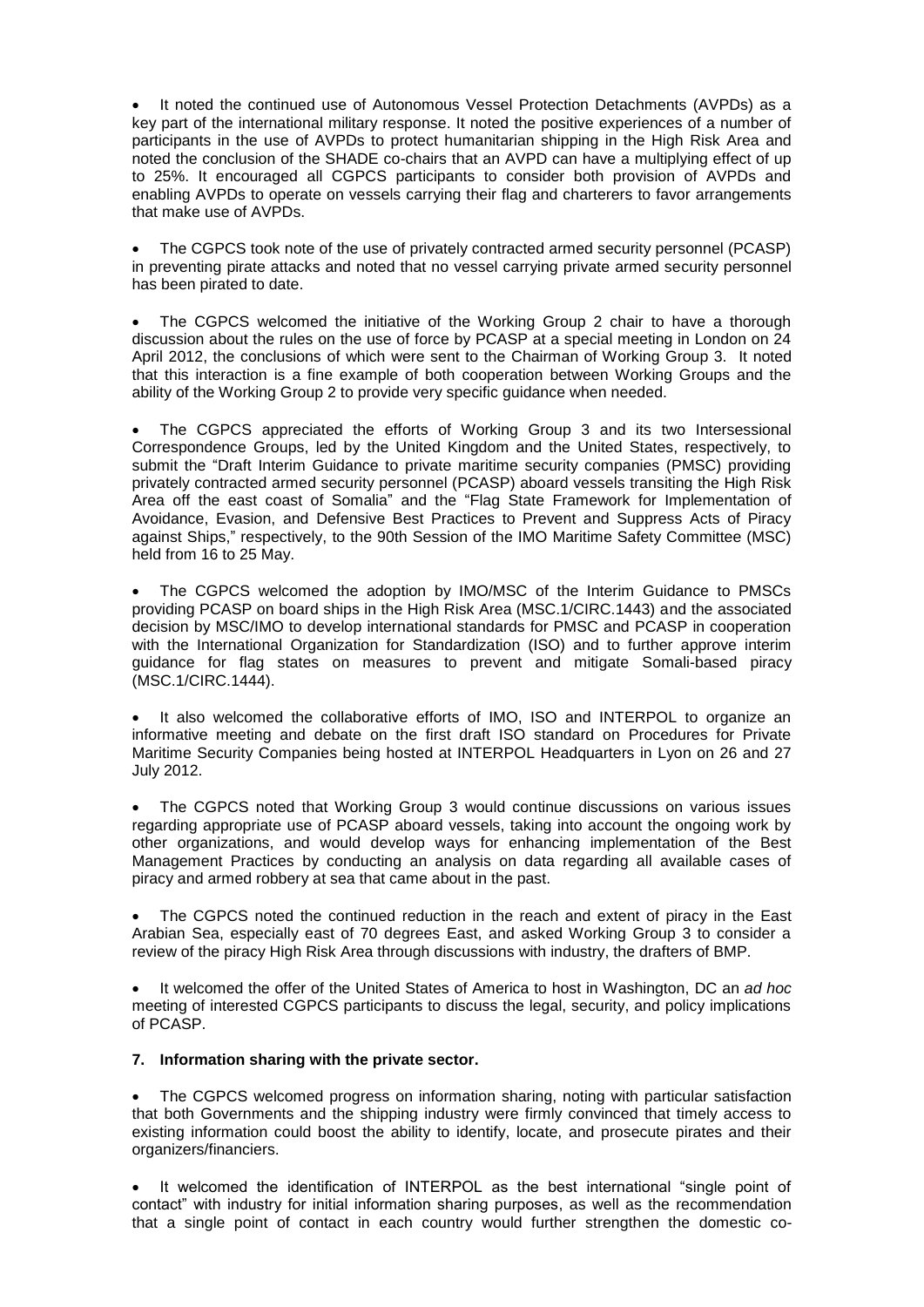ordination process and the ease with which the private sector could liaise with national law enforcement agencies.

 The CGPCS noted the importance of Working Group 5's work to tackle piracy networks in particular the leaders, financiers and enablers of piracy and international initiatives designed to tackle piracy networks. It also tasked Working Group 5 to discuss conditions to make information sharing possible, including while negotiations with pirates are on-going, and to enhance law enforcement and private sector coordination in Crime Scene Investigations, to ensure that evidence is collected appropriately and will be admissible in courts.

## **8. Financial flows in Somalia.**

 The CGPCS welcomed the progress of the World Bank, UNODC and INTERPOL research program on financial flows in Somalia. It encouraged States and International Organizations to ensure the financial support necessary to complete the research and urged the private sector to provide information useful to better understanding how money is moved. Preliminary findings will be presented at a Conference to be held in the Horn of Africa region in autumn.

### **9. The importance of the role of strategic communication in raising awareness regarding the challenges imposed by piracy.**

 The CGPCS highlighted the importance of counter-piracy communication strategy as an important tool to guide international efforts to engage with Somalis both in and outside Somalia to increase their awareness of the negative impacts of piracy, as well as communicate alternatives to piracy as a way of life.

 It underlined the need to insure that cultural aspects be fully taken into consideration when designing counter-piracy messaging in order to send the right message to the right audiences at the right time.

 It stressed, as a balance to undermining the pro-piracy narrative, the importance of building positive alternative messages to Somali youth. These messages should focus on how at-risk youth can choose legitimate alternatives to piracy through sustainable development programs underway.

 The CGPCS welcomed with appreciation the work done by the Republic of Korea in establishing the official CGPCS website and noted the progress done by the UAE to create and fund an Arabic-language translation of the CGPCS website. It also welcomed the recommendations for more effective use of the CGPCS website and its Terms of Reference, an element of which will be reviewed by Working Group 2.

 The CGPCS confirmed that, as regards access to the "participants only" area of the CGPCS website, CGPCS participants were composed of States, International Organizations and NGOs that participate in the CGPCS plenary session. In this regard, "participants only" access to additional entities will be decided at a subsequent plenary.

 The CGPCS adopted *Effective Counter-Piracy Messaging with Somali Audiences* as a general framework representing the CGPCS messages to Somalis both in Somalia and in the Somali diaspora. The CGPCS decided to offer this guide to agencies or organizations preparing counter-piracy communications campaigns. The guide may be found on the CGPCS website [www.thecgpcs.org.](http://www.thecgpcs.org)

 It welcomed the work done by the UNPOS public information office and UNODC in implementing the first phase of advocacy projects to raise awareness about the negative repercussions of piracy.

 The CGPCS decided to produce an annual report of its achievements so that Working Group 4 may publish these achievements as part of an overall CGPCS communication strategy.

 It reminded all Working Group liaisons to provide their respective messages to Working Group 4. It also called on the Chairs of the Plenary and Working Groups to provide the Board of Editors of the CGPCS webpage with relevant updates on their activities.